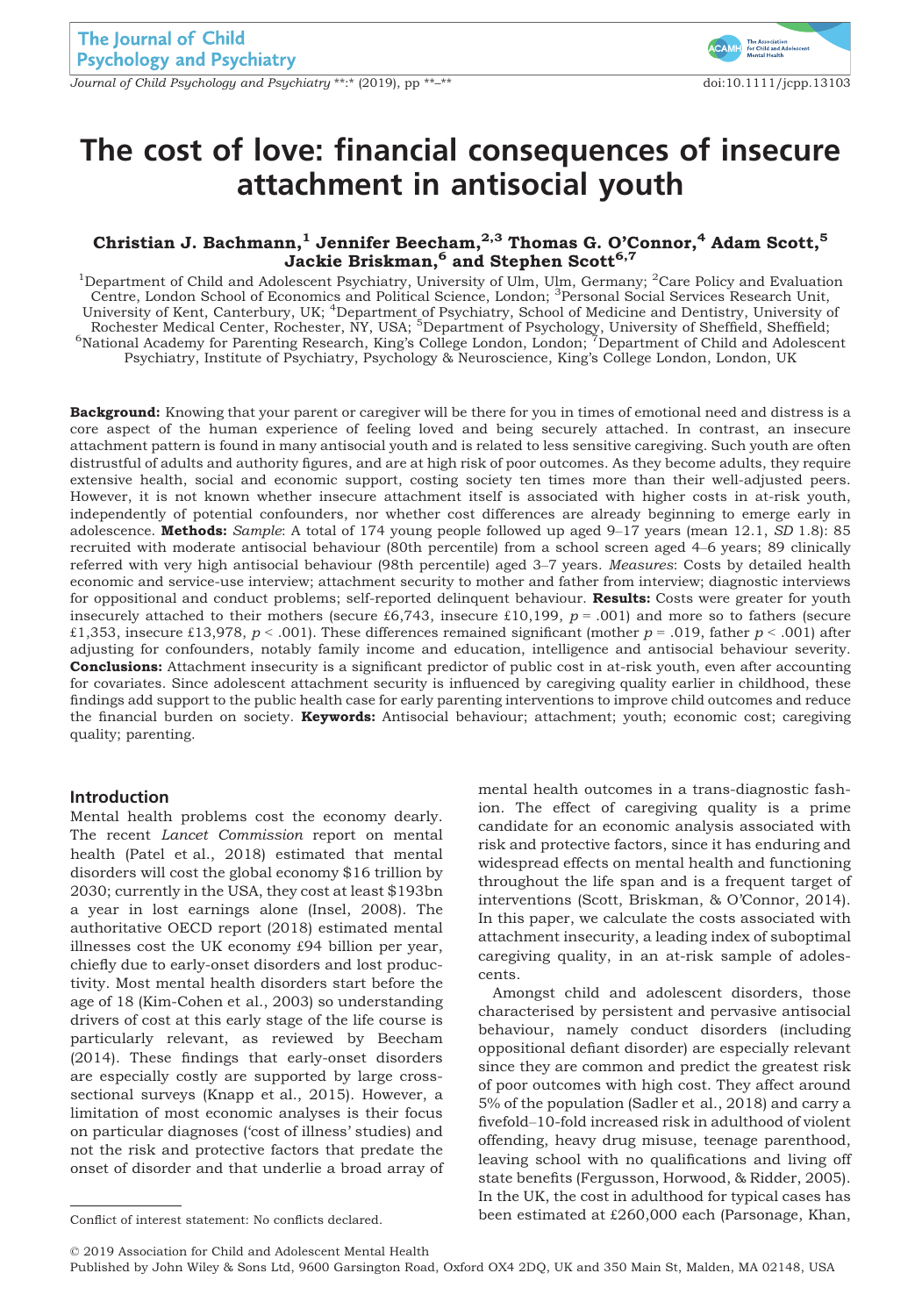& Saunders, 2014), whilst in the USA, the highestrisk youth cost \$2.3 million each (Cohen & Piquero, 2009). Longitudinal studies of actual service use show that they cost ten times as much as controls and that a wide range of agencies bear the burden, especially criminal justice, education and welfare (Scott, Knapp, Henderson, & Maughan, 2001). Recently, the Dunedin longitudinal follow-up study to age 38 years found that individuals with persistent early-onset conduct problems comprised 9% of the population, yet accounted for 53% of all convictions, 25% of welfare benefit claims, 21% of dispensed prescriptions and 16% of emergency department visits. About 50% also accrued high service use across all three domains of criminal justice, health and social welfare services, compared with only 11% of those with low conduct problems (Rivenbark et al., 2018).

Whilst the above studies show that youth antisocial behaviour is a strong indicator of risk of poor outcomes and high cost, they do not address underlying causal influences that contribute to the problem, which may partly explain these costs and be associated with additional costs. This study investigates attachment insecurity as such a source of financial burden. Our focus on attachment, a leading index of caregiving quality, reflects our emphasis on potentially modifiable risk factors across the whole population, compatible with a public health approach rather than only studying clinical extremes.

Attachment theory, originally formulated by Bowlby (1969, 1973, 1980), has emerged as a dominant model for understanding the mechanisms by which the quality of the caregiving environment shapes children's social and emotional development and affects their capacity for close relationships. It has been extensively integrated into several treatment models (Steele & Steele, 2018). Attachmentbased assessments distinguish individuals who have a secure attachment—an internalised representation of that caregiver as sensitive and responsive to their emotional needs and thereby providing a 'haven of safety', or secure base, in Bowlby's terminology (Bowlby 1969, 1973, 1980) —from those with an insecure attachment—an internalised representation of that caregiver as insensitive and not reliably available to meet their emotional needs, leading the individual to respond in an avoidant/dismissing, resistant/preoccupied or disorganised manner (Target, Fonagy, & Shmueli-Goetz, 2003). Many studies show the reliability and validity of attachment-based assessments in adolescence and link attachment insecurity with a range of social, emotional and relationship difficulties (Allen, Porter, McFarland, McElhaney, & Marsh, 2007; Scott, Briskman, Woolgar, Humayun, & O'Connor, 2011). Notably, there is a robust association between attachment insecurity and child antisocial behaviour, with meta-analyses showing effect sizes of 0.3–0.5 (Fearon, Bakermans-

Kranenburg, van Ijzendoorn, Lapsley, & Roisman, 2010). This association means that any increased costs of attachment insecurity could be a confound of antisocial behaviour, so a rigorous test of the costs of attachment quality needs to take it into account.

An attachment pattern, described as secure or insecure, reflects the specific relationship quality with a particular caregiver, and so attachment security may differ with the mother and the father. Fathers often play a somewhat different role from mothers in children's upbringing, and this may be especially important for young people at risk through antisocial behaviour. A secure internalised paternal representation may reflect a positive model of a good authority figure, and vice versa an insecure internalised representation may leave an adolescent feeling uncared for by authority and feel less affiliation to rules (Carlson, 2006). Accordingly, this study therefore measured attachment security to both parents and estimated costs separately for each.

# Methods

#### **Participants**

Young people were part of the SPACE study (Scott et al., 2014), a follow-up of a moderate-risk and a high-risk sample of children carried out from 2011 to 2014.

# Moderate-risk sample

A total of 109 children aged 4–6 years were originally recruited through screening in schools for antisocial behaviour in mainstream primary schools (cut-off: Strengths and Difficulties Questionnaire (SDQ) (Goodman, 2001) conduct problems scale score  $\geq$  5 or *DSM-IV* oppositional defiant disorder symptoms score ≥ 10; mean score 80th percentile for antisocial behaviour) and took part in an RCT of the Incredible Years parenting programme (Scott et al., 2014). A total of 90 were followed up aged 9.2–13.1 (mean 11.0, SD 0.9) years (for characteristics see Table 1); economic data were available on 85.

# High-risk sample

A total of 120 children aged 3–7 years were originally referred to child mental health clinics for antisocial behaviour (98th percentile on SDQ conduct problems scale) and also took part in an RCT of the *Incredible Years* parenting programme (Scott et al., 2014). Ninety-three were followed up aged 9 to 17 (mean 13.1, SD 1.8), and economic data were available on 89 (Table 1).

# Measures

Antisocial behaviour. Antisocial acts were assessed by the young people using the Self-Report Delinquency (SRD) questionnaire (Smith & McVie, 2003). This consists of 18 items covering a range of antisocial acts divided into three scales (home problems, school misbehaviour and substance abuse), and its psychometric properties are good.

DSM-IV-R oppositional defiant disorder (ODD) and conduct disorder (CD) symptoms were assessed using the Child and Adolescent Psychiatric Assessment (CAPA) semistructured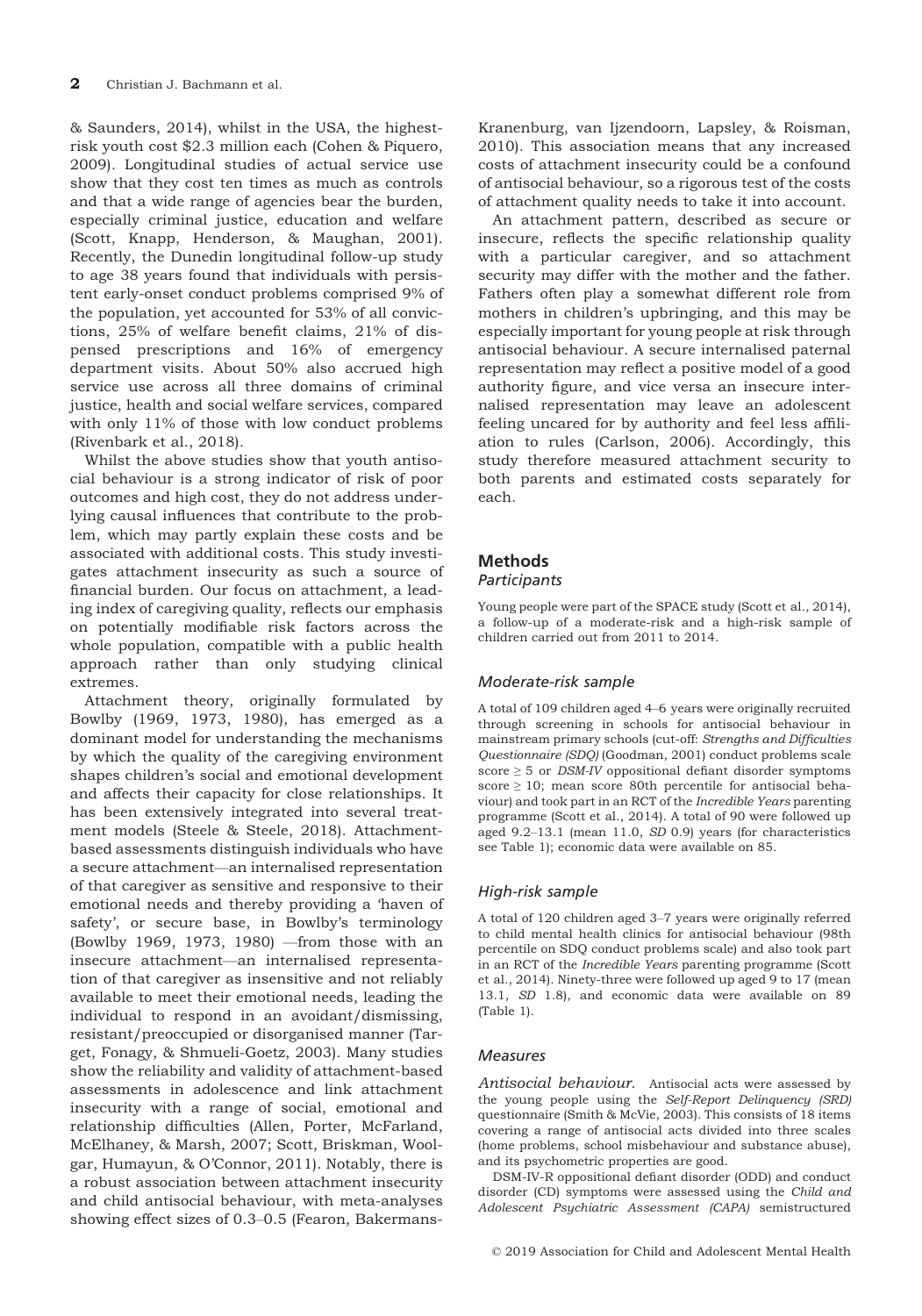Table 1 Demographic and clinical characteristics of participants

| Characteristic                             | Total sample<br>$(n = 174)$ | Moderate-risk<br>sample $(n = 85)$ | High-risk<br>sample $(n = 89)$ | National Norms/low-risk sample <sup>a</sup> |
|--------------------------------------------|-----------------------------|------------------------------------|--------------------------------|---------------------------------------------|
| Child age in years (mean, SD)              | 12.09 (1.77)                | 11.00 (0.90)                       | 13.14 (1.77)                   |                                             |
| Male                                       | 127 (73.0%)                 | 60 (70.6%)                         | 67 (75.3%)                     | 51%                                         |
| Ethnic minority                            | 42 (24%)                    | 21 (25%)                           | 21 (24%)                       | 11%                                         |
| Maternal education (left school by age 16) | 131 (75.3%)                 | 52 (61.2%)                         | 79 (88.8%)                     | 18%                                         |
| Free school meals                          | 50 (28.7%)                  | 26 (30.6%)                         | 24 (27.0%)                     | 17%                                         |
| Full IQ (WASI)                             | 101.5(15.9)                 | 106.3(16.6)                        | 97.0 (13.8)                    | 100                                         |
| ODD count (CAPA)                           | 1.73(2.03)                  | 1.12(1.84)                         | 2.31(2.04)                     | 0.50 (Angold et al., 1995)                  |
| CD count (CAPA)                            | 0.83(1.20)                  | 0.47(0.89)                         | 1.18(1.34)                     | 0.38 (Angold et al., 1995)                  |
| Delinquency volume (SRD)                   | 6.40(13.67)                 | 2.60(5.76)                         | 9.93 (17.49)                   | 1.1 (Smith & McVie, 2003)                   |
| Secure attachment to mother (CAI)          | 104 (59.8%)                 | 60 (70.6%)                         | 44 (49.4%)                     | 68% <sup>a</sup> (Scott et al., 2011)       |
| Secure attachment to father (CAI)          | 81 (46.6%)                  | 49 (57.6%)                         | 32 (36.0%)                     | 55% <sup>a</sup> (Scott et al., 2011)       |

CAI, Child Attachment Interview; CAPA, Child and Adolescent Psychiatric Assessment; CD, conduct disorder; ODD, oppositional defiant disorder; SRD, self-report delinquency; WASI, Wechsler Abbreviated Scale of Intelligence.

diagnostic interview administered to parents (Angold et al., 1995). The mean ICC reliability on 20 cases for ODD and CD criteria was 0.85 (range 0.78–0.93) (Scott et al., 2014).

IQ. IQ was assessed by a trained examiner using the Wechsler Abbreviated Scale of Intelligence (Wechsler, 1999).

Attachment security. Attachment security was assessed using the Child Attachment Interview (CAI) (Target et al., 2003). The CAI is a well-validated semistructured interview designed to elicit young people's mental representations of their parental attachment figures through asking them a series of questions about specific experiences of caregiving. Responses were coded according to a manual, and ratings were made separately for each parent,  $n = 168$  mothers and 148 fathers. We report the secure versus insecure designation. Two coders were trained by the instrument developers, reliability on 20 training cases for the secure–insecure split was 90% agreement ( $\kappa = 0.79$ ). Coders were blind to other data collected on the youths and did not conduct the interviews.

Family characteristics. A structured interview with the primary caregiver assessed details about family structure and income, ethnicity and parental education.

Service use and costs. Annual costs were calculated using the Client Service Receipt Inventory (CSRI) (Beecham & Knapp, 2001). The CSRI is a well-established semistructured interview where parents are asked about health, educational and social care services used by their child or by family members related to the child's behaviour, over preceding 12 months; in the case of out of home costs, the period was since the last assessment, 4-10 years (mean 6.8, SD 1.4) previously. Costs for each type of service use were then calculated based on unit costs at 2010 prices (Appendix 1). The unit costs were taken from official sources where possible (Curtis, 2010; Department of Health and Social Care, 2011) or else from a compilation (Beecham, Bauer, & Stevens, 2011). The unit costs (per appointment, per contact, etc.) were multiplied by frequency and duration of service use for each agency; they have not been inflated to current equivalent values as the difference between secure/insecure was the main study objective.

#### Statistical analysis

All statistical analyses were performed using SPSS 25.0. Multiple imputation was performed for missing values of covariates. Due to the left skewness of the cost data, a Tweedie

distribution was assumed and data were analysed using generalised linear models which do not assume a normal distribution. Total cost was the dependent variable. Based on previous literature and a priori assumptions, several covariates were included: sample (moderate- vs. high-risk); maternal education and eligibility for free school meals to indicate socioeconomic status; youth sex, age and intellectual ability; antisocial behaviour was indexed from both youth report (SRD) and from parent interviews for ODD and CD symptoms. Subgroups according to intervention status in the earlier childhood studies were combined to increase statistical power. Separate analyses were conducted for attachment to mother and father. Because the out-of-home placement costs were a large proportion of the total and referred to a longer time period than the other costs (which were for the preceding year), the analysis was repeated excluding them to see if the same pattern of results obtained.

#### **Ethics**

The study was approved by the research ethics committee of King's College London (Reference 242/03), and written informed consent was obtained from parents and youths.

#### Role of the funding source

The funder of the study had no role in study design, data collection, data analysis, data interpretation or writing of the report. The corresponding author had full access to all the data in the study and had final responsibility for the decision to submit for publication.

# **Results**

#### Participant characteristics

Table 1 shows the characteristics of the youths. About 73% were male; a high proportion of their mothers had left school at 16 (75%, vs. national norm 18%), and many were eligible for free school meals (29% vs. 17% norm). About 33% of the youth were from an ethnic minority (norm 11%). The rate of self-reported delinquent acts was high (6.4 vs. 1.1 norm) (Smith & McVie, 2003), as were ODD symptoms (1.7 vs. 0.5 norm) (Sadler et al., 2018) and CD symptoms (0.83 vs. 0.38 norm) (Sadler et al., 2018). As expected in at-risk samples, rates of attachment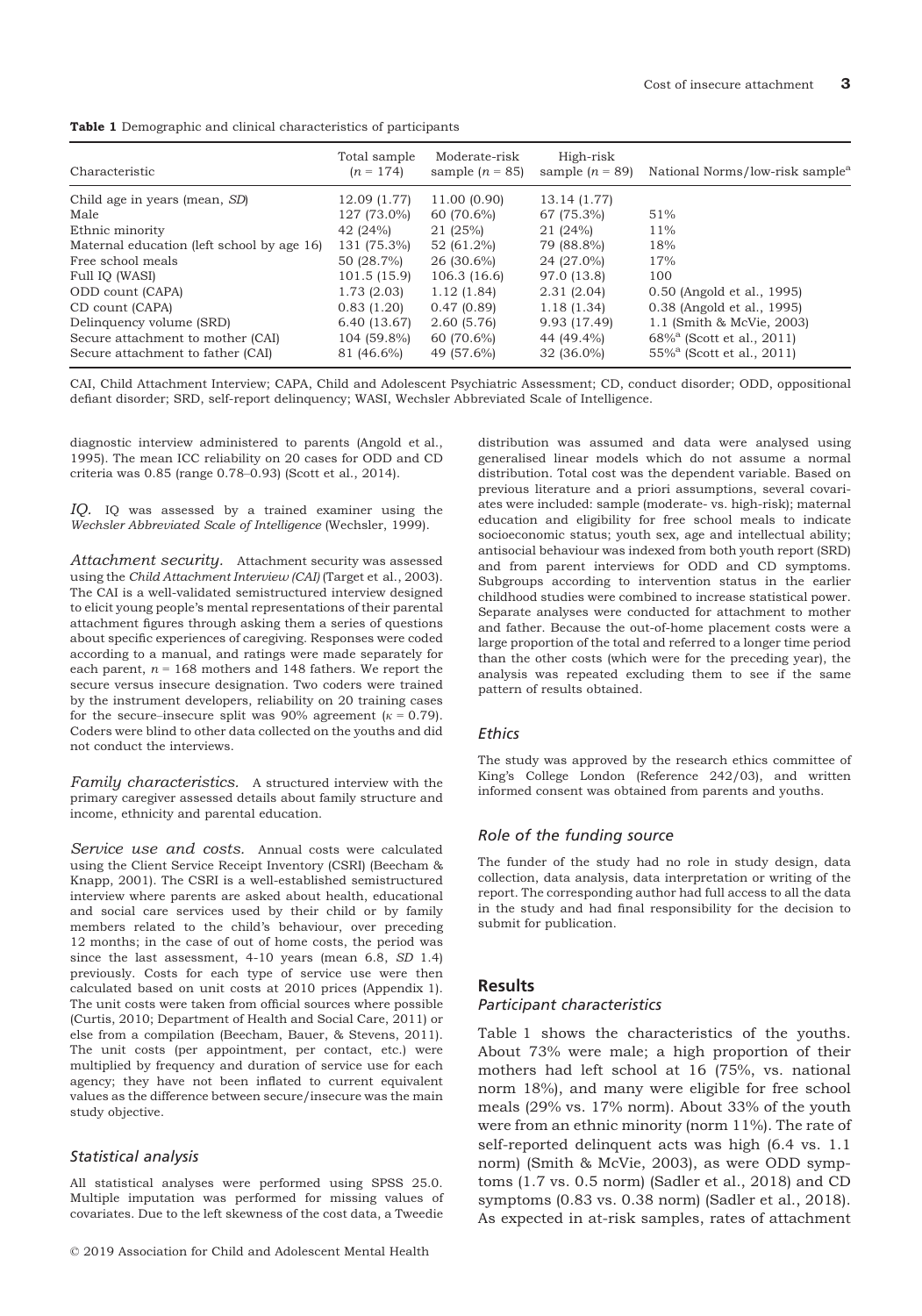security were significantly lower than in normative samples.

Table 2 shows the inter-correlation amongst variables. Attachment security was not significantly related to child gender, ethnicity or measures of family socioeconomic status (maternal education, eligibility for free school meals), but was weakly correlated with IQ (0.27 mother, 0.22 father) and weakly negatively correlated to oppositional defiant symptoms  $(-0.22 \text{ mother}, -0.20 \text{ father})$ . Total cost was moderately correlated to ODD symptoms (0.39), CD symptoms (0.37) and self-report delinquency score (0.22). Higher cost was negatively correlated with attachment security  $(-0.23 \text{ mother}, -0.25$ father). In addition, ignoring all covariates, mean costs were greater in the high-risk sample (£14,627, range  $£0–£536,031$ , SD $£63,770$ ) than the moderaterisk sample (£1,267, range £0–£15,608, SD £2501).

Table 3 shows costs according to attachment security to mother and father. Children securely attached to their mother cost £6,743, whereas those insecurely attached cost £10,119 ( $p = .001$ , Mann– Whitney U-test). Differences were more striking for fathers, securely attached youths cost £1,353 whereas insecurely attached youths cost £13,978, an over 10-fold difference. The greatest part of the cost came from those youths who had to be placed out of home due to their risky behaviour, next came extra costs incurred by schools, followed by familyborne costs (e.g. repairs, productivity loss), and additional health and social care services for the family. Whilst not necessarily large at this age, the differences between insecurely and securely attached youth were double or more across nearly all domains.

Finally, a multiple regression was carried out to determine whether the difference in cost between securely and insecurely attached youth remained significant after controlling for covariates. The model (Table 4) showed that older youth, males, those eligible for free school meals and those with more antisocial behaviour as determined by semistructured interview cost more. Once these factors were taken into account, youth IQ and self-report delinquency did not add to costs nor did which sample they came from. However, attachment insecurity continued to predict highly significant cost differences (to mother  $p = .018$ , to father  $p \le .001$ ).

# Supplementary analyses

Four supplementary analyses were conducted to extend the findings. First, the significance of the difference in total costs from insecure attachment was similar in the moderate- and high-risk samples, demonstrated by a nonsignificant interaction between sample and attachment security predicting total cost. Second, insecure attachment was again associated with increased costs across nearly all domains in the moderate- and high-risk samples.

|                                        | Child age               | gender<br>Child                                                             | education<br>Maternal                                                             | meals<br>school<br>Free | Full IQ                                                     | count<br>ODD                               | count<br>CD                                              | Delinquency          | Ethnicity                                               | Attachment<br>to mother | Attachment<br>to father |
|----------------------------------------|-------------------------|-----------------------------------------------------------------------------|-----------------------------------------------------------------------------------|-------------------------|-------------------------------------------------------------|--------------------------------------------|----------------------------------------------------------|----------------------|---------------------------------------------------------|-------------------------|-------------------------|
| Iaternal education<br>hild gender      | $-0.234***$<br>$-0.010$ | $-0.012$                                                                    |                                                                                   |                         |                                                             |                                            |                                                          |                      |                                                         |                         |                         |
| ree school meals                       | 0.053                   | $-0.043$                                                                    | $-0.217**$                                                                        |                         |                                                             |                                            |                                                          |                      |                                                         |                         |                         |
| <b>QI</b> IIn                          | $-0.265**$              | $-0.073$                                                                    | $0.357***$                                                                        | $-0.134$                |                                                             |                                            |                                                          |                      |                                                         |                         |                         |
| <b>JDD</b> count                       |                         |                                                                             |                                                                                   | 0.021                   | $-0.152*$                                                   |                                            |                                                          |                      |                                                         |                         |                         |
| CD count                               | $0.020$<br>$0.202**$    |                                                                             |                                                                                   | $0.178*$                |                                                             | $0.534**$                                  |                                                          |                      |                                                         |                         |                         |
| <b>Jelinquency</b>                     | 0.180*                  | $\begin{array}{c} 0.026 \\ 0.005 \\ 0.003 \\ 0.71 \\ -0.077 \\ \end{array}$ | $-0.069$<br>$-0.200**$<br>$-0.171*$<br>$-0.171*$<br>$-0.1743$<br>$0.106$<br>0.106 | 0.007                   | $-0.275**$<br>$-0.021$<br>$-0.112$<br>$-0.265**$<br>0.221** |                                            |                                                          |                      |                                                         |                         |                         |
| thnicity                               | $0.167*$                |                                                                             |                                                                                   | 0.146                   |                                                             |                                            |                                                          | 0.029                |                                                         |                         |                         |
| ttachment to mother                    | $-0.117$                |                                                                             |                                                                                   | 0.029                   |                                                             | $0.180*$<br>-0.134<br>-0.217**<br>-0.201** | $0.072$<br>$0.040$<br>$-0.113$<br>$-0.172*$<br>$0.371**$ | $-0.043$<br>$-0.052$ |                                                         |                         |                         |
| ittachment to father                   | $-0.125$                | $-0.055$                                                                    |                                                                                   | 0.069                   |                                                             |                                            |                                                          |                      | $\begin{array}{c} 0.052 \\ 0.012 \\ -0.039 \end{array}$ | 1.766**                 |                         |
| <b>Cotal</b> cost                      | $0.179*$                | 0.131                                                                       | $-0.154*$                                                                         | $0.167*$                | $-0.303**$                                                  | $0.392**$                                  |                                                          | $0.221**$            |                                                         | $-0.234**$              | $-0.253**$              |
| Correlation significant at $p < 0.5$ . |                         |                                                                             |                                                                                   |                         |                                                             |                                            |                                                          |                      |                                                         |                         |                         |

\*\*Correlation significant at \*\*Correlation significant at  $p < 01$ 

Table 2 Correlation between measures (Spearman's rho)

Table 2 Correlation between measures (Spearman's rho)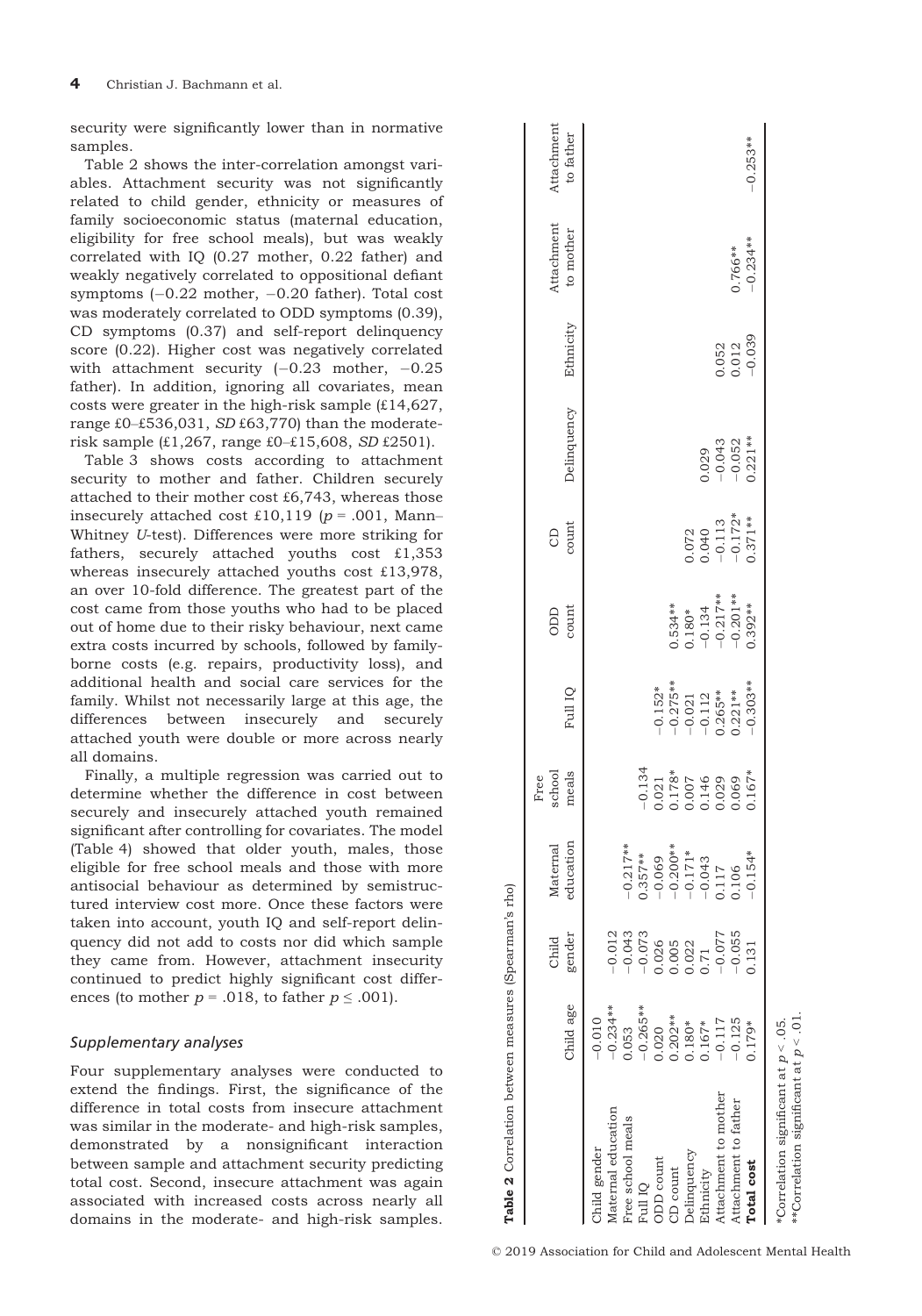|                                                                              |                              |                                         | Attachment to mother                        |             |                                      | Attachment to father                     |             |
|------------------------------------------------------------------------------|------------------------------|-----------------------------------------|---------------------------------------------|-------------|--------------------------------------|------------------------------------------|-------------|
| Cost type                                                                    |                              |                                         | Secure $(N = 104)$ Insecure $(N = 70)$      | $p^{\rm a}$ |                                      | Secure $(N = 81)$ Insecure $(N = 93)$    | $p^{\rm a}$ |
| Total costs                                                                  | Mean (SD)<br>Range<br>Median | 6,743 (52,513)<br>0-536,031<br>369      | 10,119 (34,396)<br>0-207,279<br>2,222       | .002        | 1,353 (2916)<br>$0 - 16,882$<br>268  | 13,978 (62,430)<br>0-536,031<br>1,566    | .001        |
| Out-of-home placements                                                       | Mean (SD)<br>Range<br>Median | 5,674 (52,461)<br>0-534,991<br>$\Omega$ | 6,898 (32,846)<br>$0 - 198,800$<br>$\Omega$ | .718        | 579 (2,528)<br>$0 - 16, 199$<br>0    | 11,033 (61,920)<br>0-534,991<br>$\Omega$ | .846        |
| Additional school support                                                    | Mean (SD)<br>Range<br>Median | 594 (1,253)<br>$0 - 5,704$<br>$\Omega$  | 1,623 (2,071)<br>$0 - 6,760$<br>216         | .008        | 454 (897)<br>$0 - 3,888$<br>$\Omega$ | 1,491 (2,061)<br>$0 - 6,760$<br>84       | .014        |
| Family-borne costs                                                           | Mean (SD)<br>Range<br>Median | 215 (576)<br>$0 - 4,368$<br>$\Omega$    | 429 (803)<br>$0 - 4,617$<br>$\Omega$        | .047        | 185 (562)<br>$0 - 4,368$             | 403 (761)<br>$0 - 4,617$<br>$\Omega$     | .048        |
| Health and social<br>care services (family;<br>related to child's behaviour) | Mean (SD)<br>Range<br>Median | 120 (608)<br>$0 - 5,703$<br>$\Omega$    | 233 (488)<br>$0 - 2,704$<br>$\Omega$        | .000        | 57 (251)<br>$0 - 1,947$<br>0         | 259 (724)<br>$0 - 5,703$<br>$\Omega$     | .001        |
| Contact with<br>professionals<br>through school                              | Mean (SD)<br>Range<br>Median | 96 (457)<br>$0 - 4,346$<br>$\Omega$     | 193 (572)<br>$0 - 3,525$<br>$\Omega$        | .149        | 52 (178)<br>$0 - 1,248$<br>0         | 207 (667)<br>$0 - 4,346$<br>$\Omega$     | .089        |
| Health and social<br>care services (child)                                   | Mean (SD)<br>Range<br>Median | 42 (114)<br>$0 - 634$<br>$\Omega$       | 743 (4,805)<br>$0 - 40,230$<br>$\Omega$     | .009        | 26(81)<br>$0 - 468$<br>0             | 584 (4,172)<br>$0 - 40,230$<br>$\Omega$  | .001        |

**Table 3** Cost domains (in  $f$ ) per individual, by attachment security to mother and father

 ${}^{\rm a}p$  significance value for difference in medians by Mann–Whitney  $U$ -test.

Third, the economic effects were calculated of a secure attachment to both parents, to one parent only or to neither parent. There were 81 cases secure to both parents, 70 insecure to both parents but only 23 secure to mother but insecure to father; there were no children at all secure to their father but insecure to their mother. This limited our ability to assess interaction effects of security to one parent but not the other, as there were few secure to mother and none to father. Finally, because out of home costs were the largest component of the total cost but were incurred by relatively few cases, we repeated the analyses without them. A similar pattern was seen with respect to attachment pattern to mothers (secure £1,068, insecure £3,221,  $p = 0.002$ ) and to fathers (secure £774, insecure £2,945,  $p < 0.001$ ). Multiple regression again showed attachment

| Table 4 Predictors of total cost (multiple regression) |  |
|--------------------------------------------------------|--|
|--------------------------------------------------------|--|

insecurity predicted highly significant cost differences (to mother  $p > 0.001$ , to father  $p > 0.001$ ), and a similar pattern of covariate contribution, except for gender, which was not significant in this analysis.

# **Discussion**

As far as we are aware, this is the first study to investigate the financial costs associated with attachment security, a key marker of caregiving quality associated with a wide range of social, emotional and behavioural outcomes in children and adolescents (Allen et al., 2007; Scott et al., 2011). The results showed that in a key group of young people, those at risk of poor outcomes due to moderate or severe early-onset antisocial behaviour, insecure attachment was associated with significantly greater cost,

|                                  | Attachment to mother |         | Attachment to father |         |
|----------------------------------|----------------------|---------|----------------------|---------|
| Predictor                        | Wald chi-square      | р       | Wald chi-square      | р       |
| Sample (moderate- vs. high-risk) | 0.2                  | .61     | 0.15                 | .70     |
| Child age                        | 48.1                 | < 0.001 | 48.3                 | < 0.001 |
| Male                             | 16.1                 | < 0.01  | 16.2                 | < 0.001 |
| Minority                         | 0.14                 | .71     | 0.00                 | .97     |
| Maternal education level         | 0.21                 | .65     | 0.55                 | .46     |
| Free school meals                | 9.1                  | .003    | 11.5                 | .001    |
| Full IQ (WASI)                   | 0.03                 | .87     | 0.14                 | .71     |
| ODD count (CAPA)                 | 7.8                  | .005    | 10.1                 | .002    |
| CD count (CAPA)                  | 41.7                 | < 0.01  | 30.8                 | .000    |
| Delinquency volume (SRD)         | 0.68                 | .41     | 0.63                 | .43     |
| Attachment to mother (CAI)       | 5.6                  | .018    |                      |         |
| Attachment to father (CAI)       |                      |         | 16.9                 | < 0.001 |

Dependent variable: Total cost. CAI, Child Attachment Interview; CAPA, Child and Adolescent Psychiatric Assessment; CD, conduct disorder; ODD, oppositional defiant disorder; SRD, self-report delinquency; WASI, Wechsler Abbreviated Scale of Intelligence.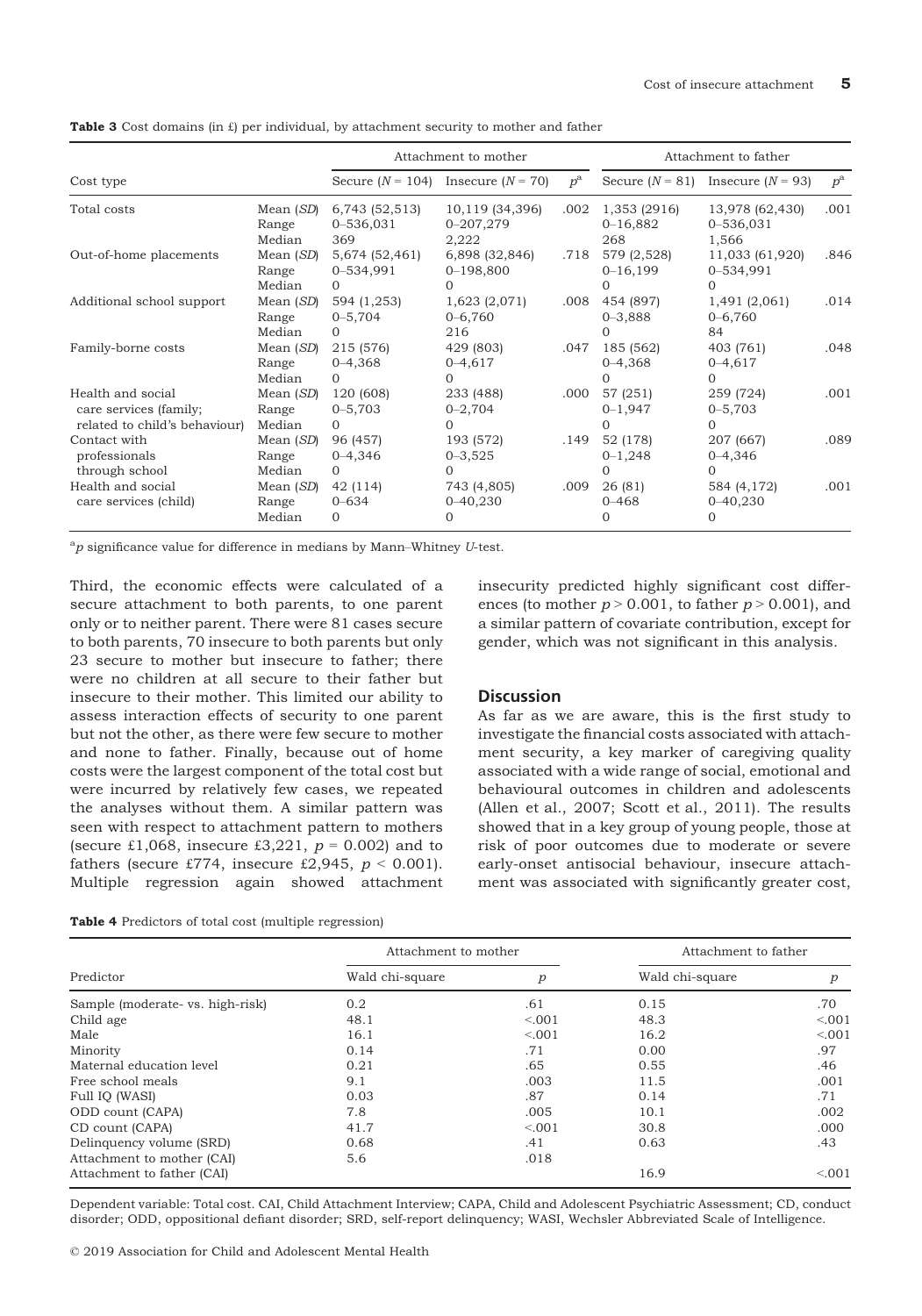both overall and across individual domains such as education, social care and health. Importantly, costs were greater even after controlling for multiple other risk factors known to be associated with increased health costs and service utilisation, including socioeconomic background, child age, gender and IQ, and severity of antisocial behaviour—most of which were independently associated with increased economic burden. Interestingly, attachment security to fathers made a considerably greater difference to costs than attachment security to mothers, although most of this effect was carried by out-of-home placements when they were removed, the ratio of increased costs for insecure versus secure was 3.04 for mothers and 3.8 for fathers. Whilst at this stage of early adolescence total costs were relatively modest, the values presented here were only over 1 year. Since the cost of individuals at risk of poor outcomes due to earlyonset antisocial behaviour gets much larger as they move into adulthood, the impact of attachment insecurity is also likely to accumulate to a far greater figure over the lifetime.

The finding that other factors such as social deprivation (here indexed by entitlement to free school meals and less maternal education), male sex, older age and higher levels of antisocial behaviour were associated with greater financial burden is in line with prior studies (Cohen & Piquero, 2009; Parsonage et al., 2014; Rivenbark et al., 2018; Scott et al., 2001), suggesting these results reliably replicate other research. This increases the plausibility of the finding that including a major measure of adolescents' experience of caregiving quality adds substantially to the economic burden they place on society.

The mechanisms through which good-quality caregiving and secure attachment lead to improved social outcomes and lower costs are unclear. One possibility is that individuals with a secure attachment may have better emotional regulation, leading to more stable relationships with peers and teachers, which may then be less likely to lead to referral to educational or mental health agencies. Another possibility is that adolescents with secure attachments may, when they experience stress and adversity, be more resilient and better able to cope directly—including seeking out the support of the caregiver, so requiring fewer external services. And for the few children who were taken into public care, it is possible that earlier antisocial behaviour led to higher cost and also less chance of making a secure attachment with their birth parents. We are not able to differentiate between these or other explanations. The finding that the costs associated with insecure attachment quality with fathers was greater than mothers was unanticipated, but supports the continued greater attention to the role of fathers in observational and treatment studies (Lamb, 2010), where for example secure attachment to fathers is associated with better emotional

regulation and more harmonious peer relationships (Allen et al., 2007).

# Strengths and limitations

This study had a number of strengths. The sample is large for studies using intensive research methods to assess attachment security and includes both youth with moderately elevated antisocial behaviour drawn from a community sample and youth with high levels of antisocial behaviour who were referred to clinical services. The samples selected had started in early childhood with antisocial behaviour, who are a particularly important group in terms of their poor long-term outlook and their impact on society (Fergusson et al., 2005). The study adopted a multimethod, multi-informant approach, including investigator ratings from semistructured parent interviews of symptomatology and service use, youth self-reports, and blinded objective psychometric assessments and attachment codings. The analysis made extensive adjustments for potentially confounding covariates.

A limitation is the cross-sectional design, which precludes concluding that all costs were causally influenced by attachment security. Although the samples were specifically chosen for their risk status, the cost estimates may not generalise to other risk samples indexed by other characteristics or to the population more broadly; replication with other samples would be useful. Further economic research is now needed using alternative caregiving measures, investigating a range of underlying risk and protective influences,acrossdifferent ages.A further limitation is that the study was not designed to evaluate the effectiveness of the earlier parenting intervention on attachment security, which was not measured at the time; the intervention was designed along social learning theory lines to target antisocial behaviour and has been reported separately (Scott et al., 2014).

# Implications

Recentresearch suggests that individualdifferences in adolescentattachment security canbe traced to earlier caregiving quality (O'Connor, Woolgar, Humayun, Briskman, & Scott, 2018). Fortunately, there are a number of programmes designed to improve attachment security in young children and accumulating evidence from trials that they are effective (Steele & Steele, 2018). However, there is much less evidence on their economic benefits across childhood and adolescence.Morebroadly, as this study illustrates, there is a need for additional programmatic research on the costs of key modifiable risks for child and adolescent physical andmentalhealth. Thequality of caregiving is a key factor since it not only affects mental health and psychosocial functioning across the life span (Raby, Roisman, Fraley, & Simpson, 2015), but also, in the form of Adverse Childhood Experiences, is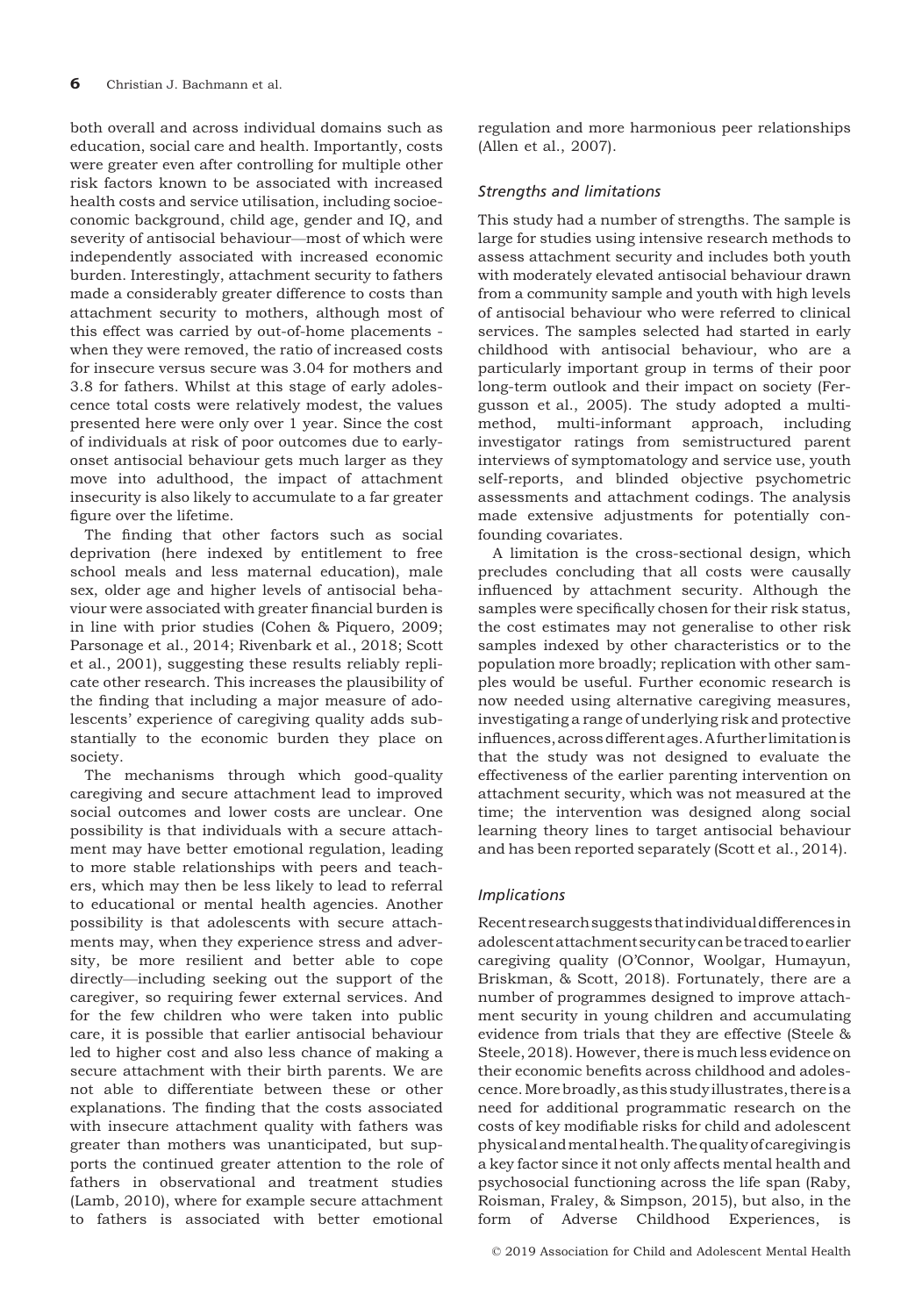increasingly recognised as influencing physical health (Brown et al., 2009). Such economic evaluations would place the case for considerable investment in parenting programmes into a public health and economic context.

The results of this and other studies suggest that society would benefit from taking a public health approach to promoting good-quality caregiving to improve the well-being of children and young people and reduce their cost on society. This could be achieved through supportive policies and widespread availability of good-quality parenting programmes that address attachment and involve fathers (Tully et al., 2017).

#### Acknowledgements

This study was supported by grant 1206/2491 from The Healthcare Foundation. The authors have declared that they have no competing or potential conflicts of interest.

#### Correspondence

Stephen Scott, Department of Child and Adolescent Psychiatry, Institute of Psychiatry, Psychology & Neuroscience, King's College London, 16 De Crespigny Park, London SE5 8AF, UK; Email: stephen.scott@kcl.ac.uk

# Key points

- Attachment security is a key concept beyond infancy into adolescence and predicts better adjustment and fewer mental health problems; it is related to the quality of caregiving.
- Youth who display antisocial behaviour have a higher incidence of insecure attachment and are at high risk of poor social and mental health outcomes.
- To date, no studies have looked at the cost implications of insecure attachment, despite it being an important trans-diagnostic risk factor.
- This study found that young adolescents at risk of poor outcomes through antisocial behaviour incurred greater costs if they were insecurely attached to their mothers. Cost differences were even greater for those who were insecurely attached to their fathers, and remained after controlling for potential confounders.
- The results support early intervention on public health grounds to promote good-quality caregiving through evidence-based parenting programmes to improve the well-being of children and young people and reduce their cost on society.

#### References

- Allen, J.P., Porter, M., McFarland, C., McElhaney, K.B., & Marsh, P. (2007). The relation of attachment security to adolescents' paternal and peer relationships, depression, and externalizing behavior. Child Development, 78, 1222–1239.
- Angold, A., Prendergast, M., Cox, A., Harrington, R., Simonoff, E., & Rutter, M. (1995). The Child and Adolescent Psychiatric Assessment (CAPA). Psychological Medicine, 25, 739– 753.
- Beecham, J. (2014). Child and adolescent mental health interventions: A review of progress in economic studies across different disorders. Journal of Child Psychology and Psychiatry, 55, 714–732.
- Beecham, J., Bauer, A., & Stevens, M. (2011). EPP Unit Costs, Working paper 5v4. Not publicly available.
- Beecham, J., & Knapp, M. (2001). Costing psychiatric interventions. In G. Thornicroft (Ed.), Measuring mental health needs, 2nd ed. (pp. 200–224). Bideford, UK: Gaskell.
- Bowlby, J. (1969, 1973, 1980). Attachment (1969) separation (1973) loss (1980). Trilogy of books. London: Penguin Books.
- Brown, D.W., Anda, R.F., Tiemeier, H., Felitti, V.J., Edwards, V.J., Croft, J.B., & Giles, W.H. (2009). Adverse childhood experiences and the risk of premature mortality. American Journal of Preventive Medicine, 37, 389–396.
- Carlson, M.J. (2006). Family structure, father involvement, and adolescent behavioral outcomes. Journal of Marriage and Family, 68, 137–154.
- Cohen, M.A., & Piquero, A.R. (2009). New evidence on the monetary value of saving a high risk youth. Journal of Quantitative Criminology, 25, 25–49.
- Curtis, L. (2010). Unit Costs of Health and Social Care 2010. Canterbury Personal Social Services Research Unit, University of Kent.
- Department of Health and Social Care (2011). NHS reference costs 2009–2010. London: Department of Health and Social Care.
- Fearon, R.P., Bakermans-Kranenburg, M.J., van Ijzendoorn, M.H., Lapsley, A.M., & Roisman, G.I. (2010). The significance of insecure attachment and disorganization in the development of children's externalizing behavior: A metaanalytic study. Child Development, 81, 435–456.
- Fergusson, D.M., Horwood, L.J., & Ridder, E.M. (2005). Show me the child at seven: The consequences of conduct problems in childhood for psychosocial functioning in adulthood. Journal of Child Psychology and Psychiatry, 46, 837–849.
- Goodman, R. (2001). Psychometric properties of the strengths and difficulties questionnaire. Journal of the American Academy of Child and Adolescent Psychiatry, 40, 1337– 1345.
- Insel, T.R. (2008). Assessing the economic costs of serious mental illness. American Journal of Psychiatry, 165, 663– 665.
- Kim-Cohen, J., Caspi, A., Moffitt, T.E., Harrington, H., Milne, B.J., & Poulton, R. (2003). Prior juvenile diagnoses in adults with mental disorder: Developmental follow-back of a prospective-longitudinal cohort. Archives of General Psychiatry, 60, 709–717.
- Knapp, M., Snell, T., Healey, A., Guglani, S., Evans-Lacko, S., Fernandez, J.L., ... & Ford, T. (2015). How do child and adolescent mental health problems influence public sector costs? Interindividual variations in a nationally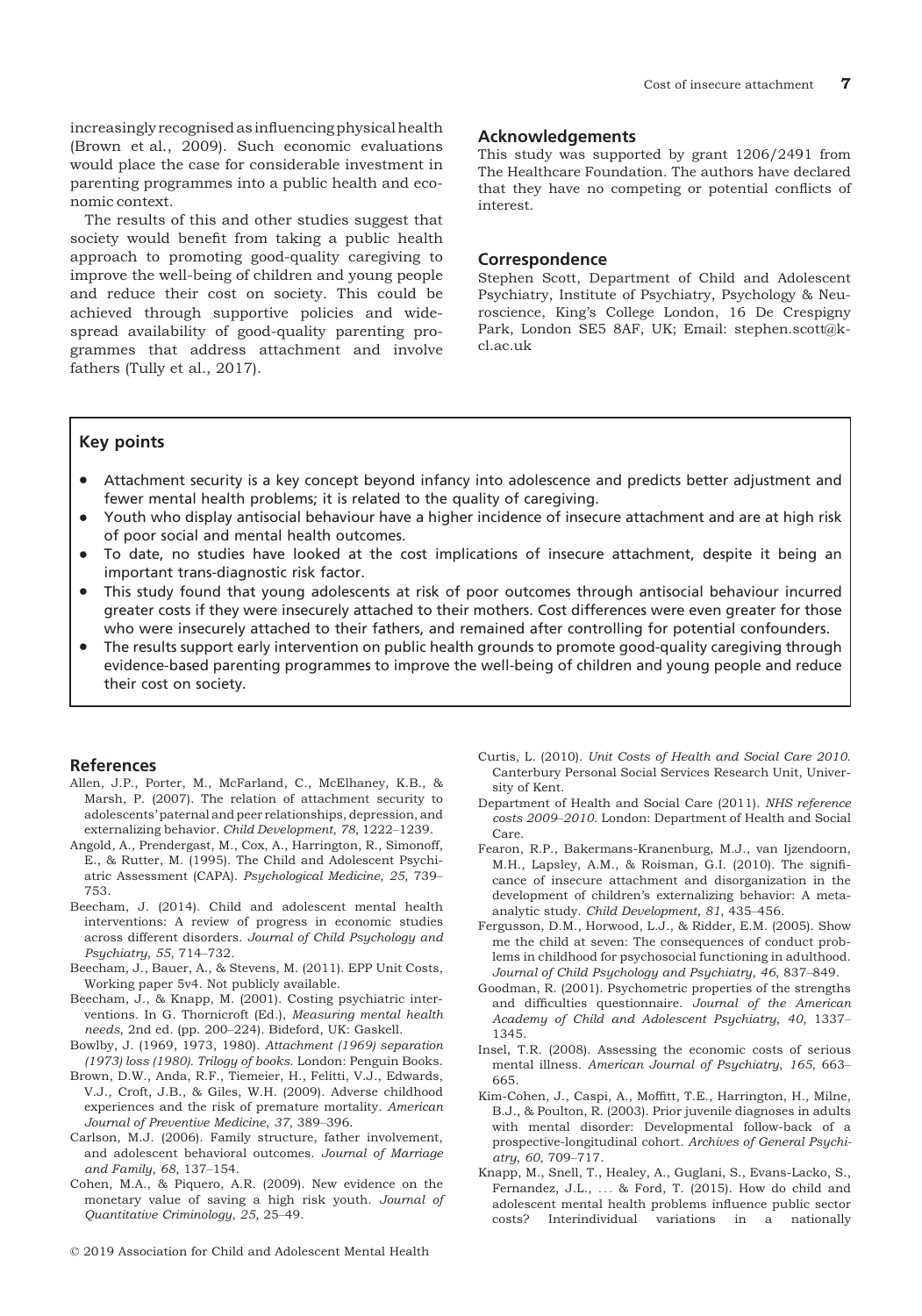representative British sample. Journal of Child Psychology and Psychiatry, 56, 667–676.

- Lamb, M. (2010). The role of the father in child development, 5th ed. New York: Wiley.
- O'Connor, T.G., Woolgar, M., Humayun, S., Briskman, J.A., & Scott, S. (2018). Early caregiving predicts attachment representations in adolescence: Findings from two longitudinal studies. Journal of Child Psychology and Psychiatry. <https://doi.org/10.1111/jcpp.12936> [Epub ahead of print].
- Organisation for Economic Co-operation and Development, & European Union (2018). Health at a glance: Europe 2018 – State of Health in the EU cycle. Paris: Author.
- Parsonage, M., Khan, L., & Saunders, A. (2014). Building a better future: The lifetime costs of childhood behavioural problems and the benefits of early intervention. London: Centre for Mental Health.
- Patel, V., Saxena, S., Lund, C., Thornicroft, G., Baingana, F., Bolton, P.,  $\dots$  & Unützer, J. (2018). The Lancet Commission on global mental health and sustainable development. Lancet, 392, 1553–1598.
- Raby, K.L., Roisman, G.I., Fraley, R.C., & Simpson, J.A. (2015). The enduring predictive significance of early maternal sensitivity: Social and academic competence through age 32 years. Child Development, 86, 695–708.
- Rivenbark, J.G., Odgers, C.L., Caspi, A., Harrington, H., Hogan, S., Houts, R.M., ... & Moffitt, T.E. (2018). The high societal costs of childhood conduct problems: Evidence from administrative records up to age 38 in a longitudinal birth cohort. Journal of Child Psychology and Psychiatry, 59, 703–710.
- Sadler, K., Vizard, T., Ford, T., Marcheselli, F., Pearce, N., Mandalia, D., ... & McManus, S. (2018). Mental health of

children and young people in England, 2017. London: NHS Digital.

- Scott,S., Briskman, J., & O'Connor, T.G. (2014). Early prevention Early preventionof antisocial personality: Long-term follow-up of two randomized controlled trials comparing indicated and selective approaches. American Journal of Psychiatry, 171, 649–657.
- Scott, S., Briskman, J., Woolgar, M., Humayun, S., & O'Connor, T.G. (2011). Attachment in adolescence: Overlap with parenting and unique prediction of behavioural adjustment. Journal of Child Psychology and Psychiatry, 52, 1052–1062. –
- Scott, S., Knapp, M., Henderson, J., & Maughan, B. (2001). Financial cost of social exclusion: Follow up study of antisocial children into adulthood. BMJ, 323, 191.
- Smith, D.J., & McVie, S. (2003). Theory and method in the Edinburgh Study of Youth Transitions and Crime. British Journal of Criminology, 43, 169–195.
- Steele, H., & Steele, M. (2018). Handbook of attachment-based interventions. New York: Guilford Press.
- Target, M., Fonagy, P., & Shmueli-Goetz, Y. (2003). Attachment representation in school-age children: The development of the Child Attachment Interview. Journal of Child Psychotherapy, 29, 171–186.
- Tully, L.A., Piotrowska, P.J., Collins, D.A.J., Mairet, K.S., Hawes, D.J., Kimonis, E.R., ... & Dadds, M.R. (2017). Study protocol: Evaluation of an online, father-inclusive, universal parenting intervention to reduce child externalising behaviours and improve parenting practices. BMC Psychology, 5, 21.
- Wechsler, D. (1999). Wechsler abbreviated scale of intelligence. New York: The Psychological Corporation: Harcourt Brace & Company.

Accepted for publication: 3 July 2019

Appendix

|  |  |  | <b>Table A1</b> Unit cost for each service at 2009–2010 prices |  |
|--|--|--|----------------------------------------------------------------|--|
|  |  |  |                                                                |  |

| Service                                   | Unit cost                              | <b>Notes</b>              |
|-------------------------------------------|----------------------------------------|---------------------------|
| Additional school support                 |                                        |                           |
| <b>SEN Statement</b>                      | £2,500 per statement <sup>a</sup>      |                           |
| Smaller Group                             | £6/ $hr^b$                             |                           |
| Classroom Assistant                       | £16/ $hrc$                             |                           |
| Individual School Tuition                 | £33/ $hrb$                             |                           |
| School Mentoring                          | £3/ $hrb$                              |                           |
| After School Club                         | £9/3 $hr^c$                            |                           |
| Behaviour Management                      | $\text{\pounds}3/\text{hr}^{\text{c}}$ |                           |
| Home School Liaison                       | £60.5/ $hrc$                           |                           |
| Extra Home Tuition                        | £33/ $hrd$                             |                           |
| Contact with professionals through school |                                        |                           |
| Key Worker                                | £34/ $hrd$                             |                           |
| <b>Educational Psychologist</b>           | £116/ $hrc$                            |                           |
| Educational Social Worker                 | £121/ $hrc$                            |                           |
| Psychologist/Psychiatrist                 | £96/ $hrd$                             |                           |
| GP via School Referral                    | £32/consult <sup>d</sup>               |                           |
| Child and Family Consultation             | $\text{\pounds}81/\text{hr}^c$         |                           |
| Connexions                                | £59.5/ $hrc$                           | 0.5 hr estimated time     |
| Charities                                 | £13/ $hrc$                             | Telephone Help-line value |
| Health and social care services (child)   |                                        |                           |
| Health Visitor                            | £52/ $hrd$                             | 0.5 hr estimated time     |
| <b>GP</b> Nurse                           | £18.5/ $hrd$                           | 0.5 hr estimated time     |
| GP's Surgery                              | £32/consult <sup>d</sup>               |                           |
| Outpatients                               | £149/visit <sup>d</sup>                |                           |
| A&E Unit                                  | £95/treatment <sup>d</sup>             |                           |
| Paediatrician                             | £163/visit <sup>d</sup>                | 0.5 hr estimated time     |
| Child Development Centre                  | £81/visit <sup>d</sup>                 |                           |

(continued)